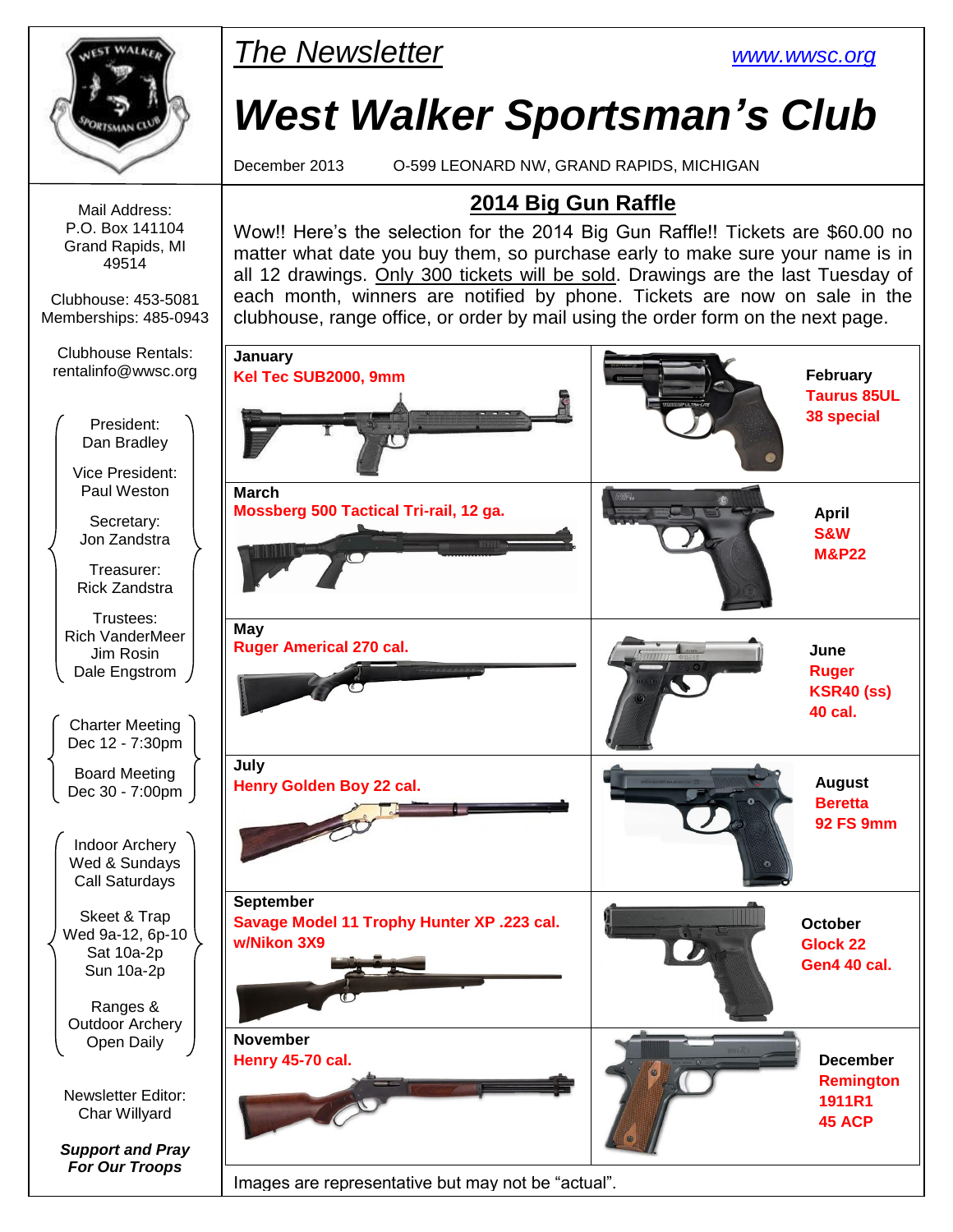| 2014 - WWSC BIG GUN RAFFLE TICKET ORDER FORM           | 4H Shooting and Archery is held at West |                                                                                                                                                                             |  |  |
|--------------------------------------------------------|-----------------------------------------|-----------------------------------------------------------------------------------------------------------------------------------------------------------------------------|--|--|
| Date: Paid: \$                                         | Check#                                  | Walker on select Tuesdays. Contact Denny<br>Fuller at 293-1873 or Troy Potter at 886-                                                                                       |  |  |
| Name on Ticket:                                        |                                         | 8979 for details.                                                                                                                                                           |  |  |
| Mail to:                                               |                                         | Look for our booth at the upcoming Gun &<br>Knife shows Dec 14-15, Jan 25-26, March<br>8-9, April 26-27 and June 28-29. Saturday<br>hours are 9am-4pm, Sunday 9am-3pm, held |  |  |
| Phone #:                                               | (all fields are required)               | at the 28 <sup>th</sup> Street Showplace, 1256 28 <sup>th</sup> St -<br>Admission \$6.00. Click here for more<br>information                                                |  |  |
| Mail to: WWSC - PO Box 141104 - Grand Rapids, MI 49514 | http://www.migunshows.com/grandmap.html |                                                                                                                                                                             |  |  |

### **Shotgun Protections**

A new event will be held at WWSC, called "Protections". It's a game of trap, except instead of moving to the next station after 5 birds are thrown, you move after 4, plus, you shoot as a 2 person team, alternating who calls for the bird. Here's how it works: Tom and Ben are partners, starting off on station 1. Tom and Ben both raise their guns, then Tom calls for the bird. Only Tom shoots. If Tom hits the bird then Ben doesn't shoot, but if Tom misses, then Ben can shoot. As long as the bird breaks it's counted as a hit, UNLESS the  $2^{nd}$  shooter fires his gun after the bird has already been hit. Teams on stations 2-5 each take their turn, and when its Tom & Bens turn again, Ben will call for the bird and take the first shot. After each team has called for 4 birds all shooters move to the next station. So each person will shoot a minimum of 10 shots and a maximum of 20. Each person pays \$5.00 per game. Play as many times as you like. Winner(s) are paid a portion of the pot. Protections will be Saturday, December 14 at 2:00pm. We hope to hold the same event on the 2<sup>nd</sup> Saturdays of Jan, Feb and March as well……..…………See you there.

### **ATA Joins NSSA for New Years Day Shoots**

New Year's Day should be exciting at WWSC. For the past 3 years we have held NSSA shoots on January 1<sup>st</sup>, and this year we are happy to announce that we will hold an ATA 100 bird shoot as well.

It's customary to award prizes to winners of ATA 100 bird shoots, so we are offering \$25.00 gift cards to Cabela's. Three events will be held. The Singles event is shot from the 16 yard line, prizes will go to the winners of A,B and C class. The Handicap event is shot from a shooters assigned yardage, prizes will go to winners for yardages 18-22 and 23-27. Doubles is shot from the 16 yard line, where two birds are thrown at the same time, one prize goes to the winner of the doubles event. To encourage participation your name will be entered into a drawing for a gift card if you shoot all three events.

The NSSA shoot will be a 4 x 50 shoot, which is a 50 bird event, 4 gauges (410, 20, 28 and 12), HOA shooter will receive a \$25.00 Cabela's gift card. Both shoots start at 10:00am, lunch will be available to all shooters. Visit our ATA/NSSA web page for more details. <http://www.wwsc.org/Programs/ATA/ATANSSA.htm>

### **Winter Archery Leagues**

Indoor archery leagues officially start January 16th. We will have one league on Thursday mornings at 9:30 and another league on Thursday evenings at 6:30. Each of these leagues will be 10 sessions. The cost for these leagues is \$70.00, which includes targets and a banquet. Contact Dave Whitney at 835-5814 for information on the morning league and Chris Ferrari at 885-7027 for the evening league.

**RANGE NEWS:** The Rife range (not pistol) will be closed for maintenance Saturday December 14 until 1:00. Ranges will be open on Christmas Day from Noon till 5:00. Merry Christmas !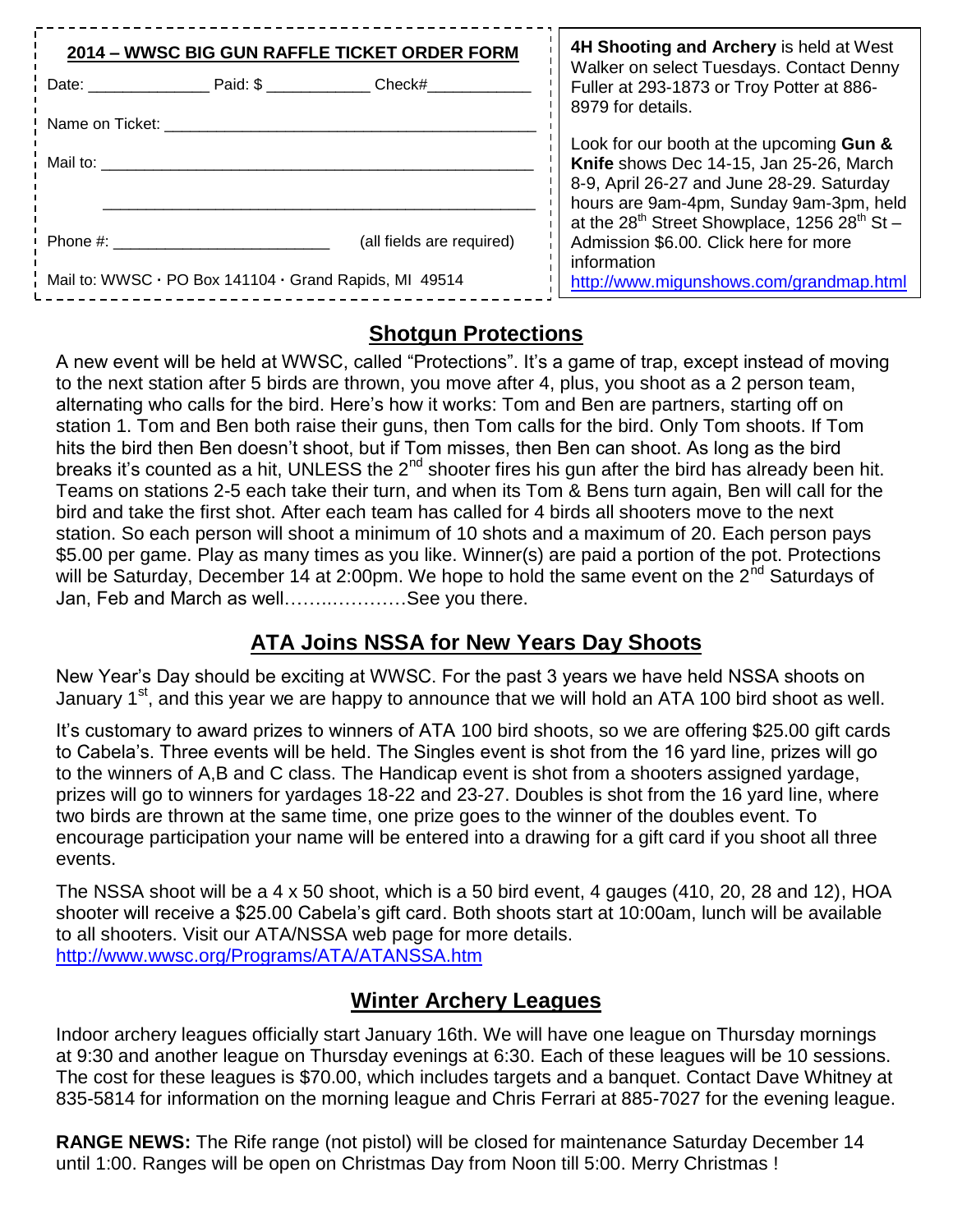### **Winter Shotgun League**

#### **Dates**

- Starting Date Sat, Jan 4
- 4 rounds must be in by Feb 1
- Last day to Shoot Sat, Mar 29
- Banquet Sat, April 12

#### **Events**

- Trap
- Wobble
- Skeet All gauges

### **Event & Line Fees**

- $\bullet$  1<sup>st</sup> event \$30.00
- Additional events \$15.00 each
- Individual lines \$4.50
- Pre-paid Card \$54.00

Each pre-paid card is a raffle ticket for a drawing for a free case of shells

Trophies will be awarded for  $1<sup>st</sup>$  place,  $2<sup>nd</sup>$  place and HOA HOA must shoot both Skeet and Trap

The kitchen will be open on Wednesday nights, Saturdays and Sundays. Steak nights will be held on Wednesday, February 5 and March 5. You must be a member to shoot the league. Sign up now at the shooting desk.

## **West Walker Merchandise for Sale**

We now have several items available to purchase in the clubhouse: shirts, hats, window stickers, travel mugs, key chains and pens. Just in time for Christmas !. Stop in and check it out !!

### **Indoor Shooting Range Update**

A lot of you have been asking about the new indoor shooting range, so here's an update. The inside room is finished and it's pretty nice. It seats approximately 30 people and will be a great place to hold CCW classes, hunter safety and other special events. The bathrooms (now available for use) are spacious and soooo much better than the porta potty we've been using. The shooting lanes are still in the construction, phase. Thank you to all the people who have volunteered their time and effort on this project !

| 2013 Big Gun Raffle |                                                     |                               |  |  |  |
|---------------------|-----------------------------------------------------|-------------------------------|--|--|--|
| <b>Jan 29</b>       | <b>Ruger SR22</b>                                   | Mike Freeman, #62             |  |  |  |
| Feb 26              | Henry Golden boy, 22 LR                             | Art Green, #12                |  |  |  |
| <b>Mar 26</b>       | <b>Bersa Thunder, .380</b>                          | Rick Zandstra, #186           |  |  |  |
| Apr 30              | Savage 93R17 BTVS 17HMR                             | Duane Downer, #86             |  |  |  |
| <b>May 28</b>       | Ruger LC9, 9mm                                      | Karl Feuerstien, #223         |  |  |  |
| <b>Jun 25</b>       | <b>Colt M4 Tactical, 22 LR</b>                      | Dale Carpenter, #49           |  |  |  |
| <b>Jul 30</b>       | S & W Bodyguard, w/Laser, .380                      | Tony Hendges,#57              |  |  |  |
| Aug 27              | Savage Model 11 Trophy, Nikon Scope - you pick cal. | Derk Dodde, #160              |  |  |  |
| Sep 24              | Ruger SR40, 40 cal.                                 | Al Green, #99                 |  |  |  |
| <b>Oct 29</b>       | <b>Remington 700 SPS, 30-06</b>                     | Kyle Schafer, #210            |  |  |  |
| <b>Nov 26</b>       | S & W M&P 9mm                                       | <b>Michael Filipiak, #187</b> |  |  |  |
| <b>Dec 31</b>       | Browning Maxus, Stalker, 12ga.                      |                               |  |  |  |

### **December Range Hours**

Mon – Sat 9:00am – 5:00pm

**Sunday** 10:00am – 5:00pm

Visit our website to see the schedule for the full year.

[http://www.wwsc.org/ClubInfo/range\\_hours.htm](http://www.wwsc.org/ClubInfo/range_hours.htm)

### **Gun Safes**

Walk – In Vault Doors Fort Knox – American Security – Graffunder

# **HOOGERHYDE SAFE**

1033 Leonard St NW, Grand Rapids, MI 49504 **Phone: (616) 458-6365** Fax: (616) 485-2554

# **SK FULL DRAW 3-D ARCHERY RANGE**

10751 12<sup>th</sup> Ave., Grand Rapids, MI 49534 Phone: **(616) 791-7970**

Open 7 Days **Stan Kurek**

Dawn to Dusk WWSC Member